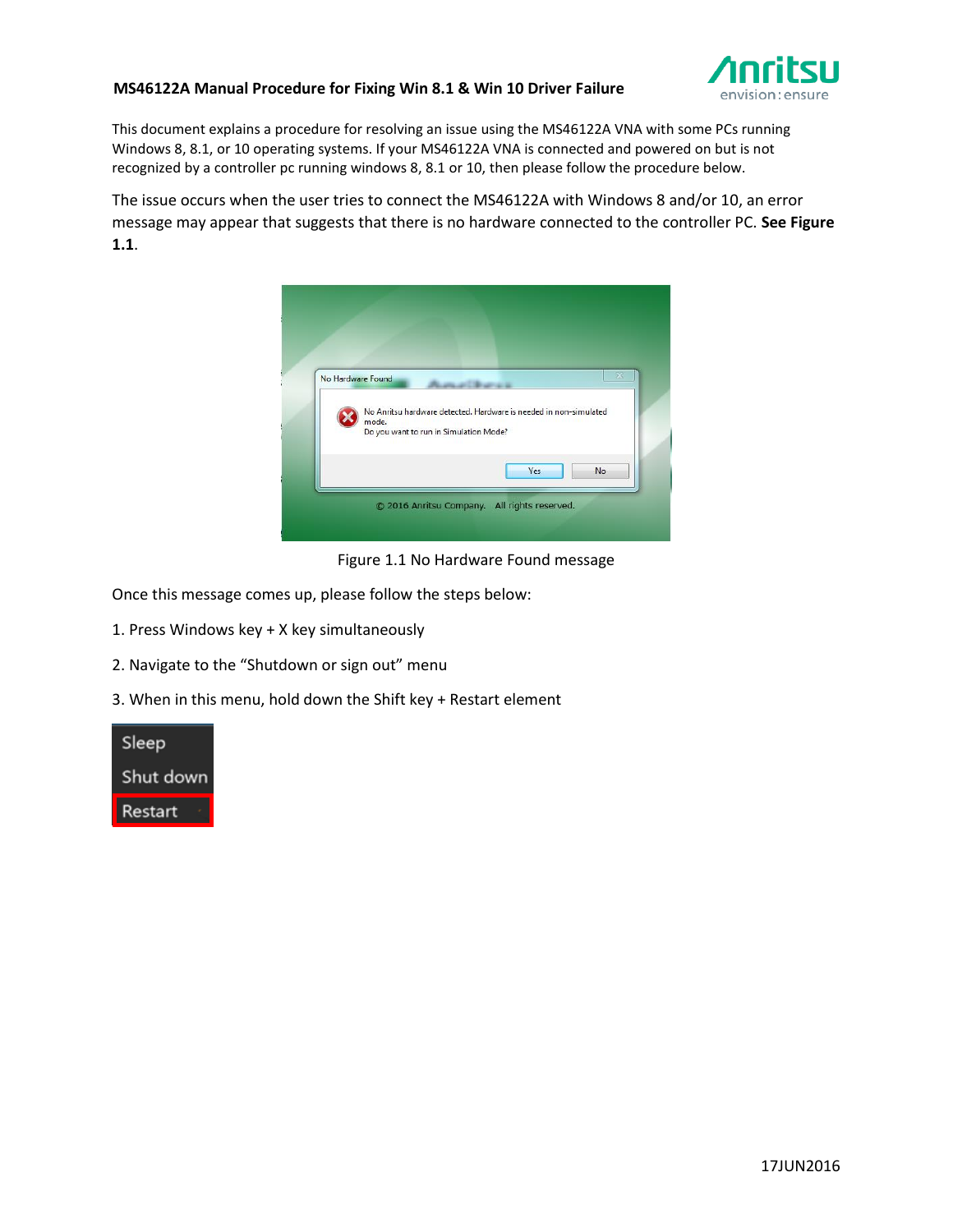

## **MS46122A Manual Procedure for Fixing Win 8.1 & Win 10 Driver Failure**

4. The PC will restart. If the PC does not start up with the below window, repeat steps 1-3. Choose the "Troubleshoot" option.



5. Once in the Troubleshoot option menu. Select "Advanced options"

| refresh it without losing your files                                                          |
|-----------------------------------------------------------------------------------------------|
| Reset your PC<br>If you want to remove all of your files,<br>you can reset your PC completely |
| Advanced options                                                                              |

6. Navigate to the "Startup Settings" in the Advanced Options menu

| Advanced options |                                       |                                                                                        |   |                                                            |
|------------------|---------------------------------------|----------------------------------------------------------------------------------------|---|------------------------------------------------------------|
|                  |                                       | <b>System Restore</b><br>Use a restore point recorded on your<br>PC to restore Windows | O | <b>Startup Settings</b><br>Change Windows startup behavior |
|                  | $\langle \boldsymbol{\omega} \rangle$ | Startup Repair<br>Fix problems that keep Windows from<br>loading                       |   |                                                            |